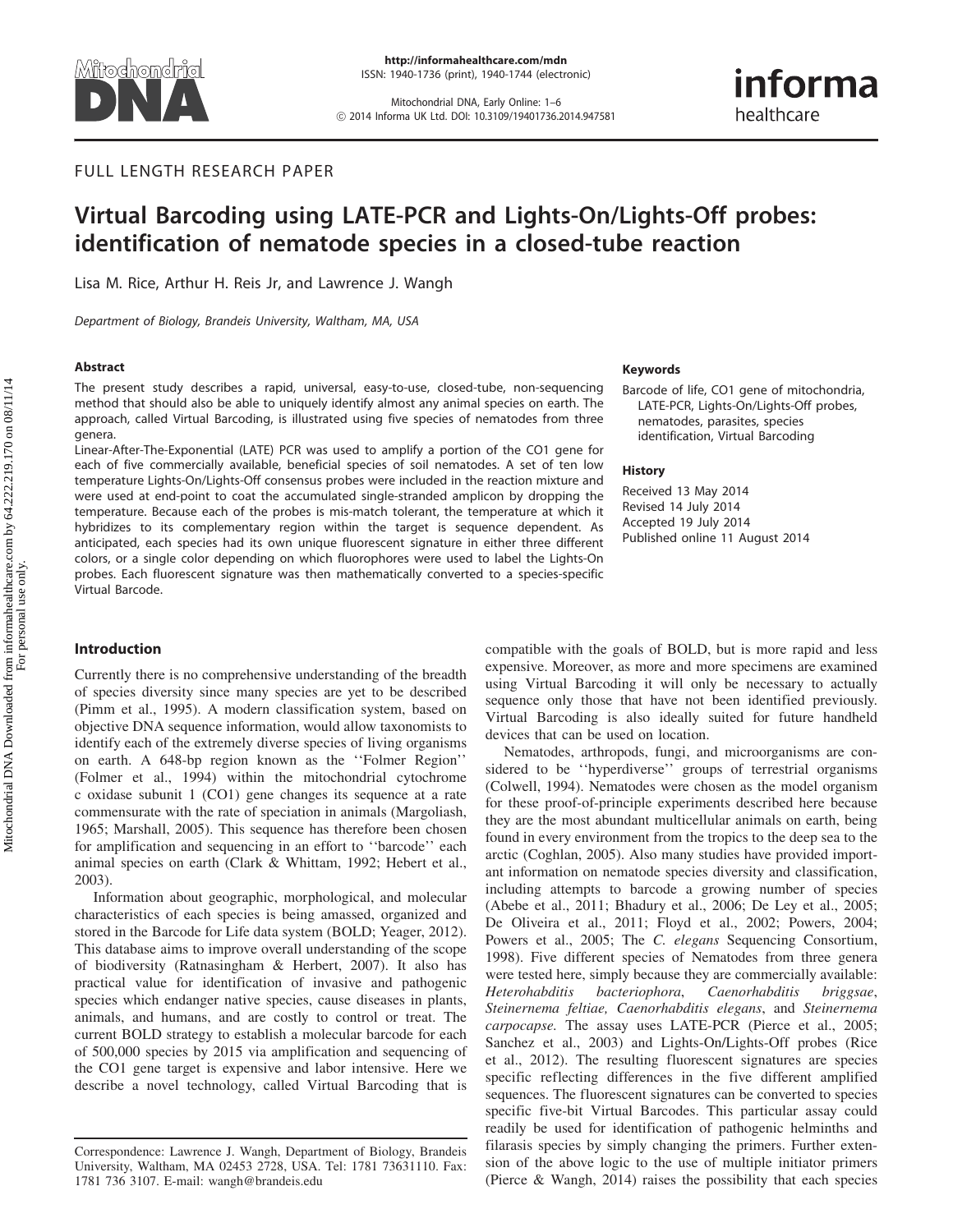within an entire phylum can rapidly be assigned its own Virtual Barcode using this closed-tube approach.

### Materials and methods

## Design features of LATE-PCR assay

Linear-After-the-Exponential (LATE-PCR) is an advanced form of non-symmetric PCR for efficient production of singlestranded DNA amplicons. Primers specific sequences within the Folmer Region located at the  $5'$  end of the CO1 mitochondrial gene were designed based on LATE-PCR melting temperature, Tm, criteria for a Limiting Primer (L) and an Excess Primer (X) which states that  $\text{Tm}^{\text{L}}\text{-}\text{Tm}^{\text{X}} \ge 0$  (Pierce et al., [2005;](#page-5-0) Sanchez et al., [2003\)](#page-5-0). Multiple sequence alignments (CLUSTAL 2.0.10) were taken into account to choose specific conserved primer regions based on 264 nematode species sequences of many genera from BOLD. Each primer (Table 1) covers 36 base pairs and was built through inspection of each nucleotide of the 264 species and then checked for melting temperature, minimization of primer interactions, and secondary structure using Visual OMP (VOMP), a nucleic acid software design program (DNA Software, Ann Arbor, MI). Three limiting primers were designed to insure that any one of the 264 available CO1 nematode sequences in the data base at that time would amplify if added to a reaction.

Lights-On/Lights-Off probes are pairs of hybridization probes (Rice et al., [2012](#page-5-0)). Each Lights-On probe has a fluorophore at the  $5'$  end and a BHQ at the  $3'$  end, while each Lights-Off probe only has a BHQ at the 3' end (Table 1). Sets of Lights-On/Lights-Off probe pairs can be used to cover an extended DNA sequence (Carver-Brown et al., [2012;](#page-5-0) Rice et al., [2012\)](#page-5-0). In the present study a total of ten (five pairs) of Lights-On/Lights-Off probes were designed to cover 411 base pairs of the amplified Folmer Region target (Table 1). In the first experimental design, three different fluorophores were used to label sub-sets of Lights-On probes covering different sections of the target sequence: Quasar 670 two pairs of probes, Cal-Red two pairs of probes, Cal-Orange one pair of probes. In a second experimental design, all five pairs of probes were labeled with Quasar 670.

# Nematode DNA extraction and purification

Nematode species H. bacteriophora, S. carpocapse, S. feltiae, were purchased (Buglogical Control Systems, Tucson, Arizona) and individual worms of each, as well as C. briggsae, and C. elegans, (Provided by the laboratory of Piali Sengupta, Brandeis University) were placed in  $25 \mu$ l volume of lysis buffer containing  $100 \mu g/ml$  proteinase K,  $10 \text{ mM}$  Tris-Cl pH 8.3 m and  $5 \mu$ M sodium-dodecyl-sulfate (SDS). The DNA was then extracted by heating to 50 °C for 30 min followed by 95 °C for 10 min then stored at  $-20^{\circ}$ C. Three different samples of each nematode species were used in this assay.

#### Assay composition

Every reaction had a final volume of  $25 \mu L$  containing: 1X PCR buffer (cat. no. 10,966–034; Invitrogen, Carlsbad, CA), 3 mM MgCl2 (cat. no. 10,966–034; Invitrogen, Carlsbad, CA), 250 nM of each dNTP (Invitrogen, Carlsbad, CA), PCR Grade Water (cat.no. BP2819-1; Fisher Scientific), 150 nM of each Lights-Off probe and 50 nM of each Lights-On probe (Biosearch Technologies, Novato, CA). Each mixture also contained 100 nM of each limiting primer (Sigma-Aldrich, St Louis, MO), 1000 nM of each excess primer (Sigma-Aldrich, St Louis, MO), 1.25 units of Platinum Taq DNA polymerase (cat. no. 10,966–- 034; Invitrogen, Carlsbad, CA) and  $1 \mu$ L extracted nematode DNA containing approximately 10,000 mitochondrial genomes as determined by real time LATE-PCR amplification with SYBR Green (results not shown).

# LATE-PCR protocol and thermal amplification parameters

Each reaction was run in triplicate in the Bio-Rad IQ5 Multicolor Real-Time Detection System (Bio-Rad Laboratories, Hercules, CA). Three no template controls (NTCs) were also run in parallel in every experiment. An initial denaturation step at  $95^{\circ}$ C for 3 min was followed by 5 amplification cycles of 95 $\degree$ C for 5 s, 55 °C for 10 s, and 72 °C for 45 s. This was further followed by 55 cycles with an increase in anneal temperature from  $55^{\circ}$ C for 10 s to  $64^{\circ}$ C for 10 s. At the end of the amplification, the temperature was dropped from  $72^{\circ}$ C to  $25^{\circ}$ C. Beginning at  $25^{\circ}$ C, the temperature was increased in 56 cycles of 30-s steps and  $1^{\circ}$ C increments to  $80^{\circ}$ C. Empirical observation suggests that this down-up process improves the reproducibility of the replicate samples (data not shown). Data collection was then carried out by decreasing the temperature, annealing in  $1^{\circ}$ C decrements at 30 s intervals for 71 steps between  $95^{\circ}$ C and  $25^{\circ}$ C. Fluorescence was measured in the Cal Orange 560, Cal Red 610 and Quasar 670 channels at each anneal step.

### Data analysis

The fluorescent signatures were generated as follows: the first derivatives of the raw fluorescent data at endpoint, generated using the algorithms for each temperature step and each dye

Table 1. Primer and probe sequences used in the three color Lights-On/Lights-Off nematode identification assay.

| Primer name                                      |                                                        |                                                                                                        | Primer sequences                                                                                                                                                                                                                                                                                                                                                                                                                                                   |
|--------------------------------------------------|--------------------------------------------------------|--------------------------------------------------------------------------------------------------------|--------------------------------------------------------------------------------------------------------------------------------------------------------------------------------------------------------------------------------------------------------------------------------------------------------------------------------------------------------------------------------------------------------------------------------------------------------------------|
| Limiting 1<br>Limiting 2<br>Limiting 3<br>Excess |                                                        |                                                                                                        | 5'-GGTTATACCTAGTATAATTGGTGGTTTTGGTAATTG-3'<br>5'-GGTTATACCTAGTATAATTGGTGGTTTTGGTAACTG-3'<br>5'-GGTTATACCTAGTATAATTGGTGGTTTTGGCAATTG-3'<br>5'-ACTAGGATCAAAAAAAGAAGTATTAAAATTACGATC-3'                                                                                                                                                                                                                                                                               |
| #<br>3<br>5<br>6<br>8                            | Length<br>40<br>41<br>45<br>34<br>43<br>35<br>40<br>39 | Color & Type<br>Off<br>Cal-Org On<br>Off<br>Cal-Red On<br>Off<br>Cal-Red On<br>Off<br><b>Ouasar On</b> | Probe sequences<br>AATATTACCTTTGATGTTAGGGGCTCCTGATATAAGTTTT-BHO1<br>CalOrg-ATCCTCGTTTAAATAATTTAAGTTTTTGATTATTACCTACTTCAT-BHQ1<br>TTTGTTTGTTGTTGGGATTCTTGTTTGTTGATATAGGTGGTGGAA-BHQ2<br>CalRed- AACTGGTTGAACTGTTTACCCTCCTTTAAGAACTT-BHQ2<br>AAGTAGGTCATCCTGGTAGTACTGTAGATTTTGTTATTTTTACTT-BHO2<br>CalRed-ATGCATGGTGCTGGTTTTAGTTCTATTTTGGGTGCTAT-BHO2<br>ATTAATTTTATGGGTACTACTGTTAAGAATCTGCGTAGTTAT-BHQ2<br>Quasar-TT CTATTTCTTTGGAACATATGAGTCTGTTTGTTTGGACTGAA-BHQ2 |
| 9<br>10                                          | 35<br>36                                               | Off<br>Quasar On                                                                                       | TTTTTGTGACTGTTTTTTTGTTGGTTCTGTCTCTAA-BHQ2<br>Ouasar-TTCCTGTTTTAGGTGGGGCTATTACTATATTGTTAACTAA-BHO2                                                                                                                                                                                                                                                                                                                                                                  |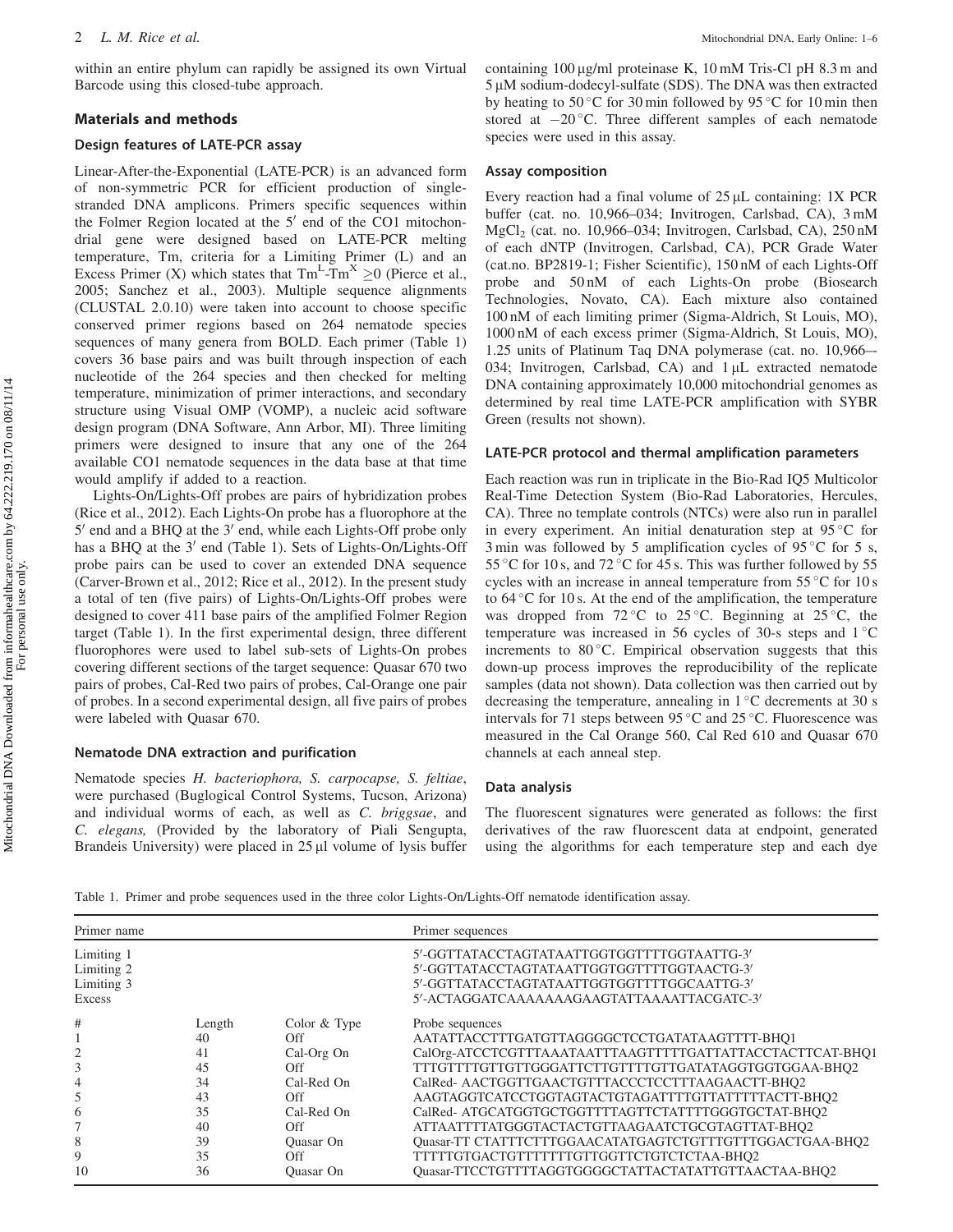channel collected on the Bio-Rad IQ5, were exported to Microsoft Excel 2007. Each set of data was normalized by subtracting all values by the value of the signal at  $65^{\circ}$ C in that data set. This was because no probe was bound to any target at this temperature and the fluorescence intensity in each color was at the background level for all probes of that color. At this point all positive fluorescent signals different from background for each nematode in their respective color were re-scaled by dividing all fluorescent values in a data set by the highest absolute fluorescent value in that data set and then multiplied by  $-15$ . The resulting fluorescent values describe a temperature-dependent fluorescent signature in relative fluorescent unit values on a scale of  $-15$  to 15 and to generate numerical values further used in a five-bit barcoding format.

# Results

Lights-On/Lights-Off probes have recently been described for mutation scanning of relatively long target sequences (Rice et al., [2012\)](#page-5-0). For instance, three Lights-On probes labeled in the same fluorophore, together with their adjacent Lights-Off probes were used to scan a single-stranded target 101 nucleotides long in the rpoB gene of tuberculosis, for mutations responsible for rifampin resistance. The resulting unique fluorescent signatures can then be compared to the wild type (drug sensitive) strain to detect the presence and location of virtually any nucleotide change in the target.

In contrast, the Folmer Region of the CO1 gene used to barcode animal species is about 648 nucleotides long and no particular sequence from any species can be regarded as the ''wild type'' for all other species. In the first configuration of the assay described here, we interrogated a 411 nucleotide long sequence within the Folmer Region using five pairs of Lights-On/Lights-Off probes labeled with three differently colored fluorophores. In the second configuration of the assay, we analyzed the same target using the same five pairs of probes, but all Lights-On probes were labeled with the same fluorophore. Three samples of each nematode were analyzed independently showing the same Lights-On/Lights-Off fluorescent signature and five bit barcodes. Figure 1 illustrates the steps involved in constructing the multicolored fluorescent signature for the Steinernema feltiae CO1 target and also demonstrates that pairs of Lights-On/Lights-Off probes generate much more detailed information about a target sequence than Lights-On probes alone. Figure 1(A) shows the melt curves generated by these probes over a temperature

range of 25–65 °C in each color, and Figure 1(B) shows the first derivatives for each of those curves, normalized to their highest positive values. We call the melt curves ''fluorescent contours'' and the normalized first derivatives ''fluorescent signatures'' (Rice et al., [2012\)](#page-5-0). Fluorescent signatures analyzed in several colors are said to be comprised of sub-signatures, each one of which corresponds to an adjacent region of the CO1 target sequence. As shown below, each species has its own unique fluorescent signature, even when two sub-signatures are nearly identical because the regional sequences are virtually the same. Moreover, the fact that each species has its own characteristic signature does not require that every probe in the set binds to the target sequence of that species, since some probes may be too mis-matched to hybridize even at  $25^{\circ}$ C.

# Virtual barcoding in three colors

[Figure 2](#page-3-0) shows how each normalized fluorescent sub-signature can be mathematically converted into a five-bit barcode. The first bit encodes whether the fluorescent signal at each degree of temperature is either positive, negative, or zero. If the value is zero or above the first bit is filled in. Conversely, if the value of the normalized fluorescent signature is below zero the first bit is not filled in. The next four bits encode integers one, two, four, and eight to convert the analogue value of normalized fluorescent signature into a binary value. For instance, at  $47^{\circ}$ C in [Figure 2](#page-3-0) (arrow) the integer from the CalRed610 fluorescent is  $-15$ , and bits two, three, four and five are therefore filled, while bit 1 is not filled. We call this representation of the underlying target sequence the Virtual Barcode of that species.

[Figure 3](#page-3-0) shows both the three colored fluorescent signatures and the Virtual Barcode for each of the five species of nematodes analyzed in this study. All five species was amplified and analyzed using a single reaction mixture that contained three Limiting Primers and five pairs of Lights-On/Lights-Off probes labeled in three fluorescent colors. The use of three Limiting Primers guaranteed that amplification occurred even though the species came from three genera with significantly different CO1 sequences. Moreover, amplification for 60 cycles guaranteed that all reactions accumulated single-stranded amplicons even if they differed in the efficiency with which amplification got started (Sanchez et al., [2006\)](#page-5-0). Two of the species C. elegans and C. briggae are members of same genus, as are S. feltiae, and S. carpocapse, while H. bacteriophora is a representative of a third genus. Despite these taxonomic similarities and distances



Figure 1. The detection of S. feltiae in the fluorescent channels CalOrange560, CalRed610, and Quasar670 as a function of temperature. The signals in the Cal Orange, Cal Red, and Quasar channels were spread over the same broad temperature range although they arose from one, two, and two pairs of Lights-On/Lights-Off probes, respectively. Lights On probes – black dashed, Lights On/Lights Off probes – black solid, No template control – grey solid (A) Normalized anneal curves are fluorescent contours (B) Normalized  $1<sup>st</sup>$  derivative anneal curves, are fluorescent signatures.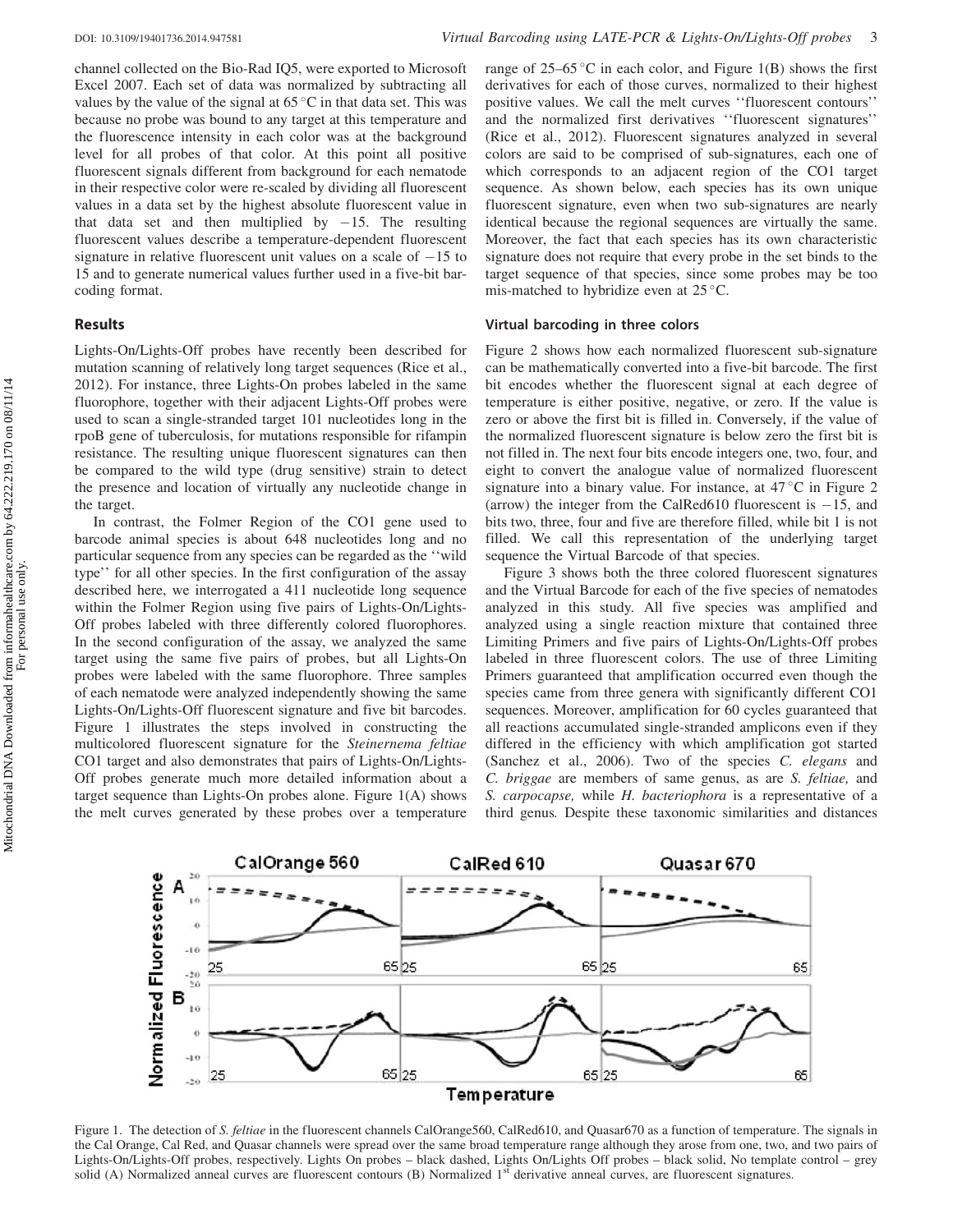<span id="page-3-0"></span>each species has its own unique Virtual Barcode comprised of its own unique sub-signatures because the ten probes in the set match and mis-match to their target sequences differently. As a result each probe in the set of ten probes has a different Tm to its corresponding target variant, [Table 2.](#page-4-0) THE LATE-PCR amplicon



Figure 2. The detection of S. feltiae in the fluorescent channel CalRed610 as a function of temperature with its corresponding barcode. Lights On/Lights Off fluorescent signature – black solid. The absolute value of maximum fluorescence and corresponding barcode value of 15  $(1 + 2 + 4 + 8 = 15)$  is indicated by solid grey arrow. Grey dashed arrow is illustrating the area of the curve above zero, which corresponds to the filled in area for the above zero line of the barcode.

Figure 3. The fluorescent signatures in the channels, CalOrange560, CalRed610 and Quasar670 with their corresponding five-bit barcodes directly translated from each of the normalized fluorescent values  $(A) - H$ . bacteriophora  $(B) - C$ . briggsae  $(C) - S$ . feltiae  $(D)$  – C. elegans  $(E)$  – S. carpocapse. of the C. elegans nematode species was sequenced and showed the same sequence as that found in the GenBank Database NC\_001328 except for a single nucleotide polymorphism.

# Identification using one fluorescent channel

Virtual Barcoding also offers two strategies for identifying subspecies, or strains within a species. The first approach is to compare the three colored Virtual Barcode of different individuals from the same species. Since the CO1 sequences of varieties within a species generally have a smaller percent differences than those between species, it is likely that these small differences will not be spread across the entire CO1 target. Therefore only one of the three sub-signatures will differ between varieties while the other two sub-signatures will be the same.

An alternative higher resolution approach is to amplify and analyze additional mitochondrial gene targets whose rate of evolution is faster than that of CO1. In order to carry out such an analysis as a multiplex reaction in a single-tube, it will be necessary to economize on the number of fluorescent colors needed to analyze the CO1 target. For this reason, we constructed a second assay using the same primer and probe sequences, but labeled all five Lights-On probes with Quasar 670. [Figure 4](#page-4-0) shows that each of the five nematode species has its own fluorescent signature. This result immediately suggests that it will be possible to construct duplex, triplex, and even more complex LATE-PCR assays in which each single-stranded target is coated with a differently colored set of Lights-On/Lights-Off probe. Assays designed in this way could be used to confirm the species identify of each specimen under examination and simultaneously scan for

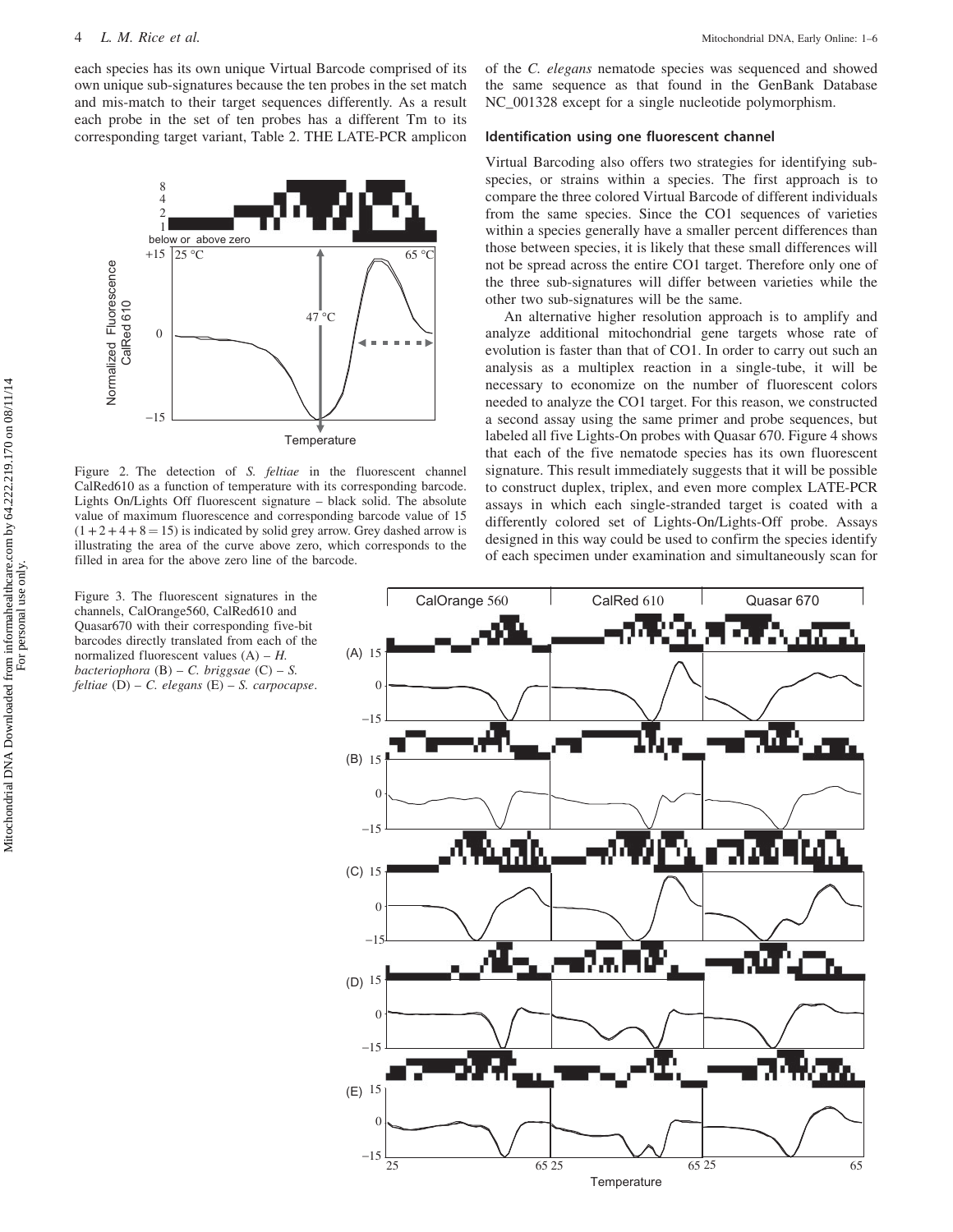<span id="page-4-0"></span>Table 2. Predicted Tm's of probe/targets in the three color Lights-On/Lights-Off nematode species identification assay.

| Probe | Length | Color $&$ Type | C. elegans   |      | C. briggsae |      | H. bacteriophora |      | S. feltiae |      | S. carpocapse |      |
|-------|--------|----------------|--------------|------|-------------|------|------------------|------|------------|------|---------------|------|
|       | 40     | Off            |              | 52.3 | 6           | 53.8 | 8                | 63.0 | 11         | 41.6 |               | 61.7 |
|       | 41     | Cal-Org On     |              | 55.3 |             | 58.3 |                  | 55.2 |            | 61.3 |               | 52.3 |
|       | 45     | Off            | 12           | 53.3 | 12          | 58.6 | 12               | 51.1 | 14         | 45.7 | 12            | 54.7 |
|       | 34     | Cal-Red On     | <sub>(</sub> | 51.7 |             | 54.9 |                  | 58.9 |            | 59.5 |               | 56.7 |
|       | 43     | Off            |              | 43.4 |             | 53.5 |                  | 52.4 | 10         | 42.4 |               | 50.5 |
| h     | 35     | Cal-Red On     |              | 28.0 | 6           | 55.9 |                  | 51.9 |            | 53.9 |               | 25.4 |
|       | 40     | Off            | 12           | 47.2 | 14          | 35.0 | 14               | 34.7 |            | 49.8 | 12            | 44.9 |
|       | 39     | Quasar On      |              | 47.2 | 6           | 58.9 | 6                | 51.3 | 4          | 58.8 |               | 58.1 |
|       | 35     | Off            |              | 33.2 | 8           | 48.1 | 8                | 37.4 |            | 22.8 |               | 46.1 |
| 10    | 36     | Quasar On      |              | 56.1 |             | 42.9 |                  | 58.8 |            | 53.9 |               | 57.7 |

Number of Probe/Target Mismatches and Tm's of Probe/Target



Figure 4. The fluorescent signatures of C. briggsae – black dashed, H. bacteriophora – black dotted, C. elegans – grey cubed, S. carpocapse – grey solid and S. feltiae – black cubed, in the single fluorescent channel Quasar670.

sequence variations between populations and within populations of these individuals.

# **Discussion**

The Virtual Barcoding assays described here should be regarded as proof-of-principle demonstrations of a highly versatile new method for species identification. In order to standardize the method and make it broadly applicable many more decisions have to be made regarding the optimal length of the target sequence, the number of fluorescent colors used to analyze that sequence and the exact design and placement of Lights-On/Lights-Off probes to coat and distinguish all sequences within a genus. The thousands of COI sequences already available can be used for designing and in silico testing a universal set of Lights-On/Lights-Off probes that is likely to generate a unique Virtual Barcode for every amplified CO1 target.

The technical challenge ahead for Virtual Barcoding is how best to define the primers used for amplification. Our experience thus far is that LATE-PCR primers can be designed to be inclusive of all species within a genus, but exclusive of species in an adjacent genus. Alternatively, as explored in the present study, multiple Limiting primers can be combined such that any species within any genus is amplified. Initiator primers described by Pierce & Wangh [\(2014](#page-5-0)) suggest an even more inclusive approach to primer design. In this case, low concentrations of initiator primers serve to get amplification of even very divergent targets started. Once started, amplification is driven to completion by a common thermodynamic LATE-PCR that guarantees that a copious supply of single-stranded target is generated. All of

these strategies can be used to advantage with Virtual Barcoding and more than one strategy can be used in the same multiplex reaction.

One reason for development of this new method lies in the fact that the current approach to barcoding the tens of millions of eukaryotes on earth is slow, labor intensive and expensive. The fully optimized Virtual Barcoding assay of the future will make it possible to inexpensively, rapidly, and automatically screen new specimens in order to identify and further characterize only those that have not been observed before. Once the resulting amplicons are sequenced using the previously described Dilute'N'Go protocol (Jia et al., 2010; Rice et al., [2007](#page-5-0)), its new Virtual Barcode along with its nucleotide sequence can be added to in ever expanding Barcode of Life library of information. Multiplexed Virtual Barcoding will also make it possible in the future to screen for strains within a species.

# Conclusion

An important reason for developing Virtual Barcoding is to detect and rapidly identify species of animals and plants important to health, commerce, environmental protection, law enforcement, and many other practical pursuits of humankind. In this regard the full potential of Virtual Barcoding will be achieved by implementing it in a rapid, low cost, handheld device. The proofof-principle assays described here can readily be converted into diagnostic assays for parasitic helminthes by using LATE-PCR primers specific for amplification of the CO1 gene in those pathogenic species. Because each single stranded CO1 gene product is coated with ten different independently-hybridizing probes in this closed tube assay, it is likely that the same set of probes can be used to generate a different Virtual Barcode for every sequence variant of the CO1 gene target amplified from any animal species on earth. We anticipate that Virtual Barcoding will be particularly useful for rapid sensitive identification of small multicellular and single-celled species that are difficult to classify on the basis of morphology.

## Declaration of interest

None of the authors have any conflict of interest or financial stake in this research. The research describe here was funded by a grant from Brandeis University to LJW.

### References

- Abebe E, Mekete T, Thomas WK. (2011). A critique of current methods in nematode taxonomy. Afr J Biotechnol 10:312–23.
- Bhadury P, Austen MC, Bilton DT, Lambshead PJD, Rogers AD, Smerdon GR. (2006). Development and evaluation of a DNAbarcoding approach for the rapid identification of nematodes. Mar Ecol Prog Ser 320:1–9.